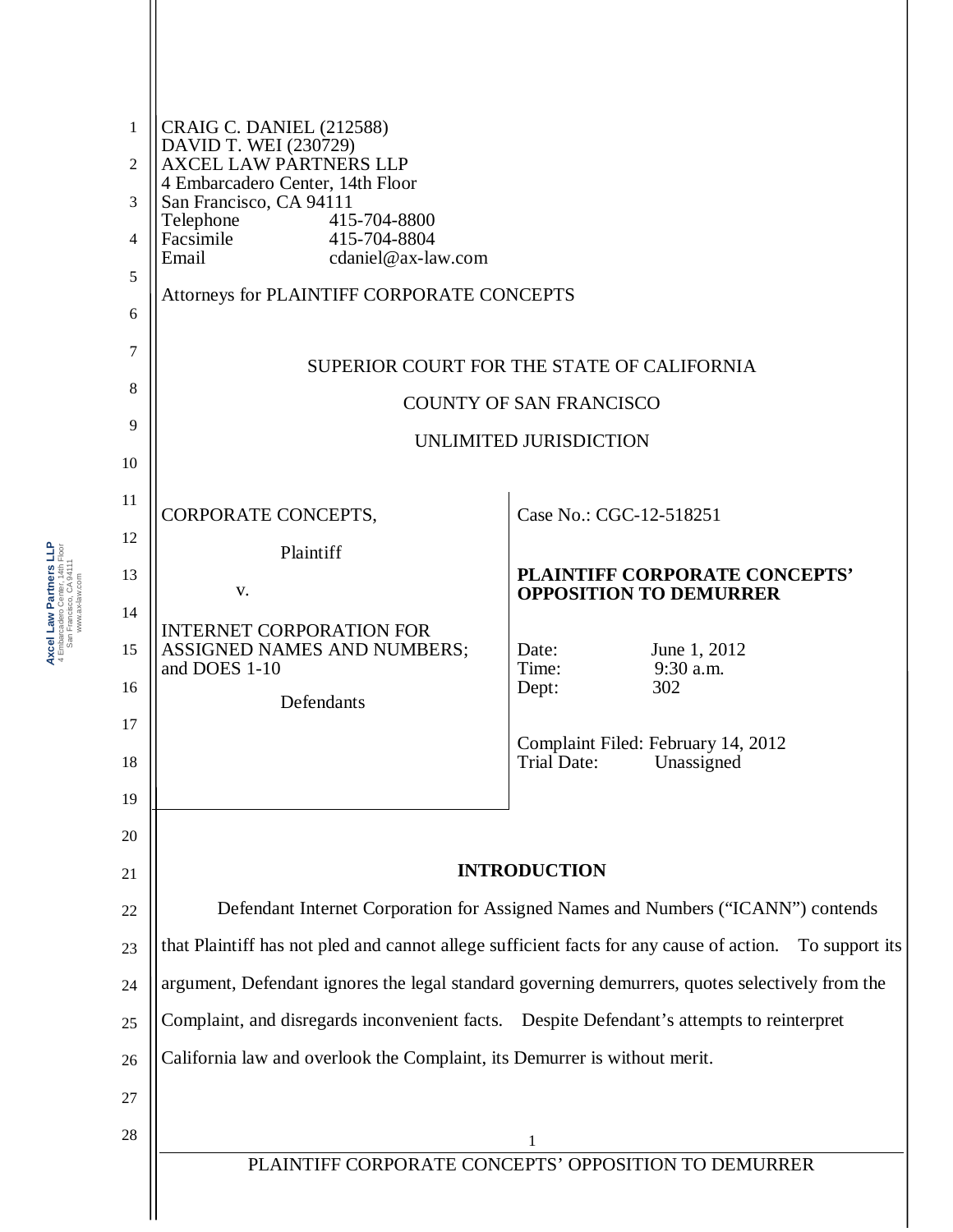| 1        | <b>LEGAL ARGUMENT</b>                                                                                                                                                                                  |  |
|----------|--------------------------------------------------------------------------------------------------------------------------------------------------------------------------------------------------------|--|
| 2        | Judicial policy favors resolving cases on their merits rather than through technical                                                                                                                   |  |
| 3        | challenges to the pleadings. A demurrer raises issues of law, not fact, regarding the opposing                                                                                                         |  |
| 4        | party's pleading. Donabedian v. Mercury Ins. Co., 116 Cal. App. 4th 968, 994 (Cal. Ct. App.                                                                                                            |  |
| 5        | 2004). A court is to assume all facts pled in the complaint to be true and may not consider facts                                                                                                      |  |
| 6        | asserted in memorandum supporting demurrer. Afuso v. U.S. Fid. & Guar. Co., Inc., 169 Cal.                                                                                                             |  |
| 7        | App. 3d 859, 862 (Cal. Ct. App. 1985); Blank v. Kirwan, 39 Cal. 3d 311, 318 (Cal. 1985). "The                                                                                                          |  |
| 8        | existence of an agency relationship is a factual question for the trier of fact $\dots$ . Only when the                                                                                                |  |
| 9        | essential facts are not in conflict will an agency determination be made a matter of law."<br>Garlock                                                                                                  |  |
| 10       | Sealing Technologies, LLC v. Nak Sealing Technologies Corp., 148 Cal. App 4th 937, 965 (Cal. Ct.                                                                                                       |  |
| 11       | App. 2007) (citing Violette v. Shoup, (1993) 16 Cal. App. 4th 611, 619 (Cal. Ct. App. 1993).                                                                                                           |  |
| 12<br>13 | Defendant's Own Legal Standard and Arguments Support That Ms. Roger Was<br>I.<br>ICANN's Agent, or in the Alternative, That a Question Of Fact Exists as to Agency<br>and Negligent Misrepresentation. |  |
| 14       | As stated in ICANN's Demurrer and Memorandum in Support Thereof, the Court is to treat                                                                                                                 |  |
| 15       | ICANN as admitting all material facts pled. As an initial matter, the First Amended Complaint in                                                                                                       |  |
| 16       | this matter alleges Ms. Roger was ICANN's agent.                                                                                                                                                       |  |
| 17       | An agent is an individual who represents a principal in dealings with a third party.                                                                                                                   |  |
| 18       | Jacoves v. United Merchandising Corp., 9 Cal. App. 4th 88, 103 (Cal. Ct. App. 1992); CIV. CODE                                                                                                         |  |
| 19       | When a principal intentionally, or by want of ordinary care, causes a third party to<br>$§$ 2295.                                                                                                      |  |
| 20       | believe another is an agent, then the principal establishes an ostensible agency. Id.; CIV. CODE $\S$                                                                                                  |  |
| 21       | Notably, an ostensible agency may be created by the silence of the principal: "A<br>2300, 2317.                                                                                                        |  |
| 22       | principal is liable when the principal knows the agent holds herself out as clothed with                                                                                                               |  |
| 23       | certain authority and remains silent." Id.; see also Leavens v. Pinkham & McKevitt 164 Cal. 242,                                                                                                       |  |
| 24       | 247-48 (1912); Preis v. Am. Indem. Co. 220 Cal. App. 3d 752, 761 (Cal Ct. App. 1990).<br>Scope                                                                                                         |  |
| 25       | and course of agency are fact-based inquiries. Perez v. Van Groningen & Sons, Inc., 41 Cal. 3d                                                                                                         |  |
| 26       | 962, 968 (Cal. 1986).                                                                                                                                                                                  |  |
| 27       |                                                                                                                                                                                                        |  |
| 28       | 2                                                                                                                                                                                                      |  |
|          | PLAINTIFF CORPORATE CONCEPTS' OPPOSITION TO DEMURRER                                                                                                                                                   |  |
|          |                                                                                                                                                                                                        |  |

Axcel Law Partners LLP<br>4 Embarcadero Center, 14th Floor<br>5an Francisco, CA 94111<br>www.asklaw.com **Axcel Law Partners LLP** 4 Embarcadero Center, 14th Floor San Francisco, CA 94111 www.ax-law.com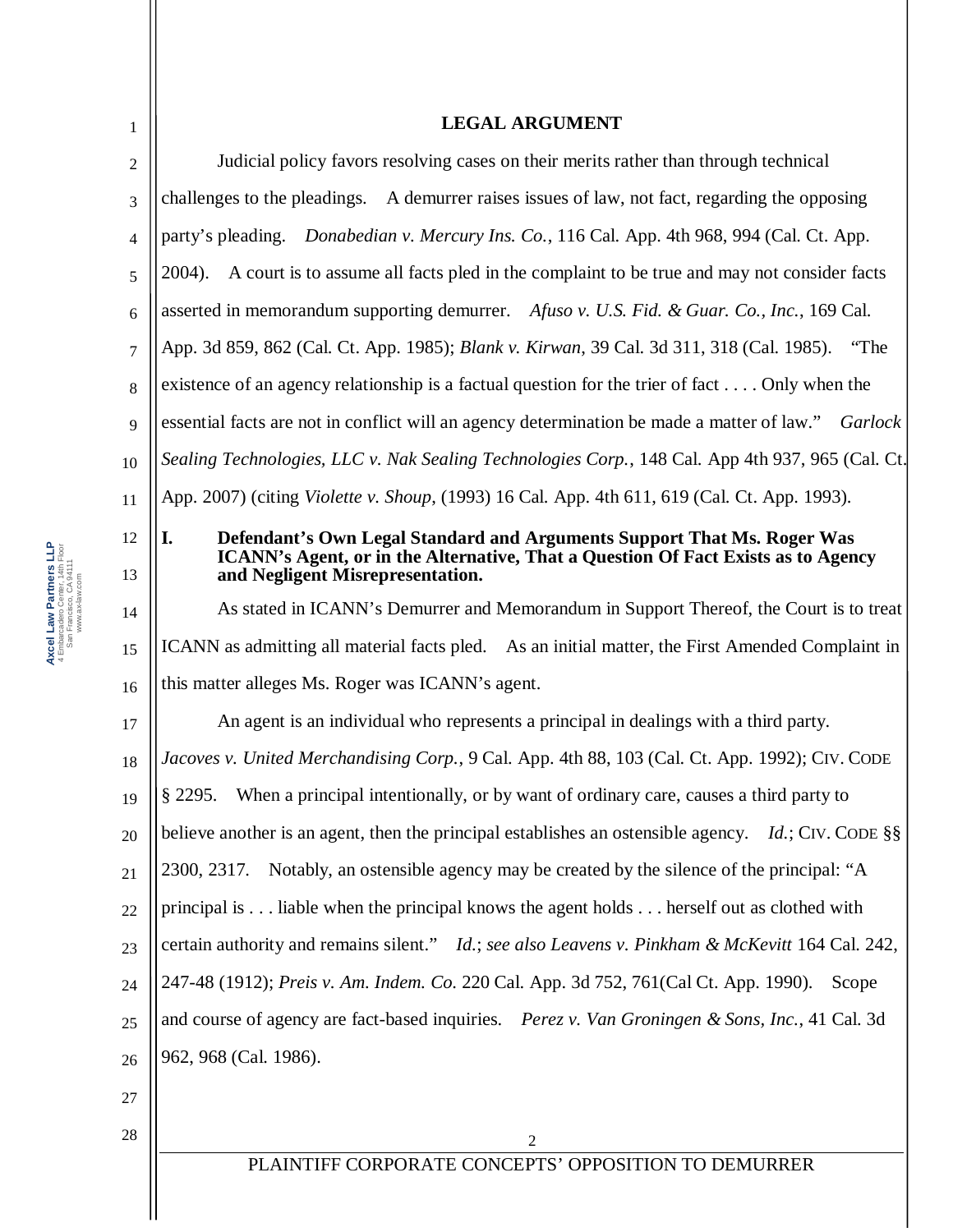Defendant conveniently ignores the facts supporting ostensible agency in this case. Those facts are:

- � On November 21, 2010, Annalisa Roger identified herself to Plaintiff as ICANN's agent for purposes of planning the San Francisco event. (Compl. ¶ 8.)
- � On December 4, 2010, Ms. Roger told Plaintiff that Corporate Concepts was hired to plan the event. (Compl.  $\P$  10.)
- � On December 8, 2010, Ms. Roger emailed Plaintiff, stating "ICANN has asked the San Francisco Bay Internet Society to organize the March 16th GALA dinner. We are working with *our* event planner called Corporate Concepts." (Compl., ¶ 11 (*emphasis added*).)
- � The December 8, 2010, email was copied to ICANN's Senior Director, Meeting and Language Services. (Compl., 11.)

13 14 15 16 17 18 Thus, within the span of two weeks, Plaintiff was told Ms. Roger represented ICANN and that ICANN had agreed to hire Corporate Concepts, and at least one email confirming the arrangement included ICANN as a recipient. Ms. Tonnesen therefore reasonably relied on ICANN's silence in the face of Ms. Roger's representations, concluding that Ms. Roger was ICANN's agent and that ICANN had hired Corporate Concepts'. Based on that understanding, Ms. Tonnesen blocked out January through March 2011 to plan the event. (Compl. ¶ 12.)

19 20 21 22 23 24 25 26 Moreover, as the Complaint alleges, ICANN knew the time frame to coordinate the gala was short. Furthermore, ICANN received an invoice for Plaintiff's work for more over \$200,000 on January 6, 2011. (Compl. ¶ 13 and Exhibit B.) Yet Defendant unreasonably waited to inform Ms. Tonnesen until she completed two months of planning and work—one month remained before Defendant's event—that Corporate Concepts' would in fact not be paid for its work and that Ms. Roger was not their agent, despite the fact that Defendant would be using Corporate Concepts' Union Square proposal for the event. ICANN's silence in response to Ms. Roger's December 8, 2010 email and Corporate Concepts January 11, 2011 invoice is sufficient to

27 28

1

2

3

4

5

6

7

8

9

10

11

12

PLAINTIFF CORPORATE CONCEPTS' OPPOSITION TO DEMURRER 3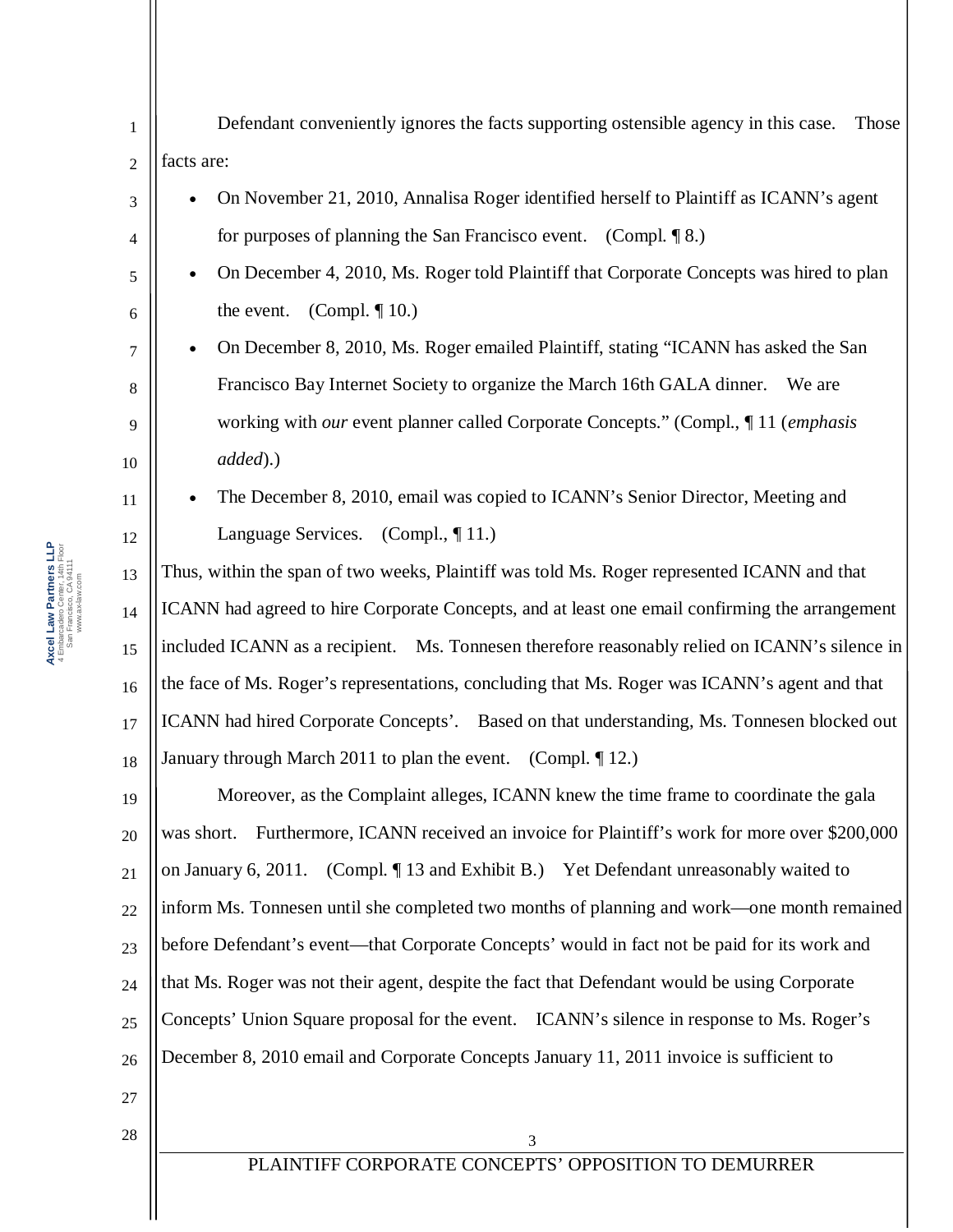3

4

1 2 establish an ostensible agency and justified reliance both for Plaintiff's agency and negligent misrepresentation claims or, at the very least, to create questions of fact regarding those issues.

**II. Defendant Disregards Inconvenient Facts In the Complaint That Plaintiff Properly Pleaded for a Breach of Contract Cause of Action.** 

5 6 7 8 9 10 11 12 13 14 15 16 17 18 19 20 21 Additionally, Defendant claims the December 4, 2010 email does not constitute a valid contract because of insufficient certainty. Uncertainty is a disfavored argument for demurrer. "A demurrer for uncertainty is strictly construed, even where a complaint is in some respects uncertain, because ambiguities can be clarified under modern discovery procedures." *Khoury v. Maly's of Cal., Inc.*, 14 Cal. App. 4th 612, 615 (Cal. Ct. App. 1993) (citing 5 Witkin, CAL. PRO. PLEADING, § 927, (3d ed. 1985); Weil & Brown et al., CAL. PRAC. GUIDE: CIV. PRO. BEFORE TRIAL § 7:85 (The Rutter Group 2011)). The California Supreme Court and several appellate courts have ruled that a plaintiff need only plead the existence and legal effect of a contract, and need not recite or provide the exact terms. *Constr. Protective Serv., Inc. v. TIG Specialty Ins. Co.*, 29 Cal. 4th 189, 198-99 (Cal. 2002) ("In an action based on a written contract, a plaintiff may plead the legal effect of the contract rather than its precise language."); *Perry v. Robertson*, 201 Cal. App. 3d 333, 341 (Cal. Ct. App. 1988) ("a written contract can also be pleaded by alleging the making and the substance of the relevant terms." (citing 4 Witkin, CAL. PRO. §§ 467-68); *Hillsman v. Sutter Cmty. Hosp.*, 153 Cal. App. 3d 743, 749-50 (Cal. Ct. App. 1984) ("Ordinarily a written contract is sufficiently pleaded if it is set out in full or its terms alleged according to their legal effect."). Defendant's argument that the December 4, 2010 email is too uncertain to constitute the

22 creation of a contract raises questions of fact, not law, regarding the contract's creation. Plaintiff

23 alleged the terms of the contract sufficiently in the Complaint for Defendant to respond:

As of December 4, 2010, Plaintiff and Defendant entered into a contract, which was reduced to writing in a series of emails and a written contract dated January 6, 2011. The written contract specifies that Plaintiff will perform certain services on behalf of ICANN in preparation for ICANN's March 16, 2011 gala in San Francisco. In exchange, ICANN was obligated to pay Plaintiff a non-refundable "good faith deposit" of \$40,000.00.

28

24

25

26

27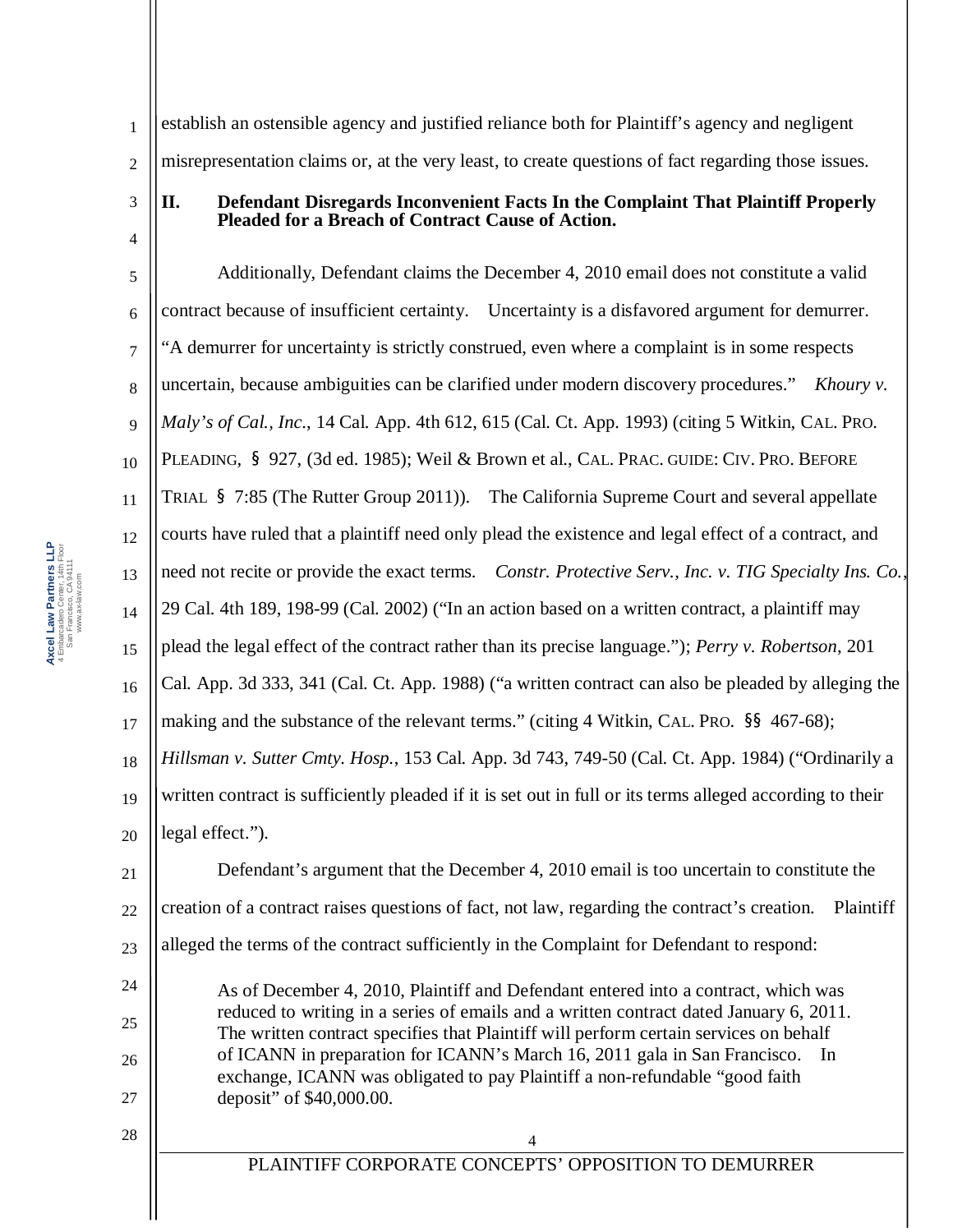4 6 (Compl. ¶24.) The "certain services" that were to be performed were detailed in additional emails and in Plaintiff's invoice to ICANN. (Compl. ¶ 17, 18, Exhs. A, B.) California pleading standards are not nearly as restrictive as Defendant portrays and Plaintiff's Complaint properly pleaded its breach of contract cause of action. *Constr. Protective Serv.*, 29 Cal. 4th at 198-99. Defendant's demurrer cannot raise issues of fact and successfully challenge the opposing party's pleading. *Donabedian*, 116 Cal. App. 4th at 994. Defendant's misrepresentation of Plaintiff's Complaint aside, the Complaint and discovery will clarify any uncertainty regarding Defendant's contractual obligations towards Plaintiff.

9 10 11 12 Plaintiff need not attach a contract to the complaint or cite its contents verbatim to withstand Defendant's demurrer. *Constr. Protective Serv.*, 29 Cal. 4th at 198-99. Therefore, Plaintiff properly pleaded the general terms in its Complaint and this Court should not find the Complaint uncertain to a level granting demurrer.

## **III. Plaintiff Cause of Action For Goods And Services Rendered Withstands Defendant's Demurrer When Facts Of Any Cause of Action Are Alleged.**

15 16 17 18 19 20 Defendants demurer against Plaintiff's common count for goods and services rendered. Any valid cause of action overcomes demurrer. Weil & Brown et al., CAL. PRAC. GUIDE: CIV. PRO. BEFORE TRIAL § 7:41 (The Rutter Group 2011). When the essential facts of any cause of action are alleged, then the complaint is good against a general demurrer. *Quelimane Co., Inc. v. Stewart Title Guar. Co.*, 19th Cal. 4th 26, 38-39 (Cal. 1998); *Sheehan v. San Francisco 49ers, Ltd.*, 45 Cal. 4th 992, 998 (Cal. 2009).

21 22 23 24 Defendant's demurrer to Plaintiff's common count for goods and services rendered is based on the selective interpretation of facts described above. As a result, Defendant continues to highlight issues of fact to be decided by the trier of fact and not issues of law needed to sustain a demurrer. The Court's denial of Defendant's demurrer is appropriate

## **CONCLUSION**

26 27 As described above, the Complaint in this matter is detailed and complete. Defendant's reinterpretation of past events creates clear issues of fact that should be decided on their merits

28

25

1

2

3

5

7

8

13

14